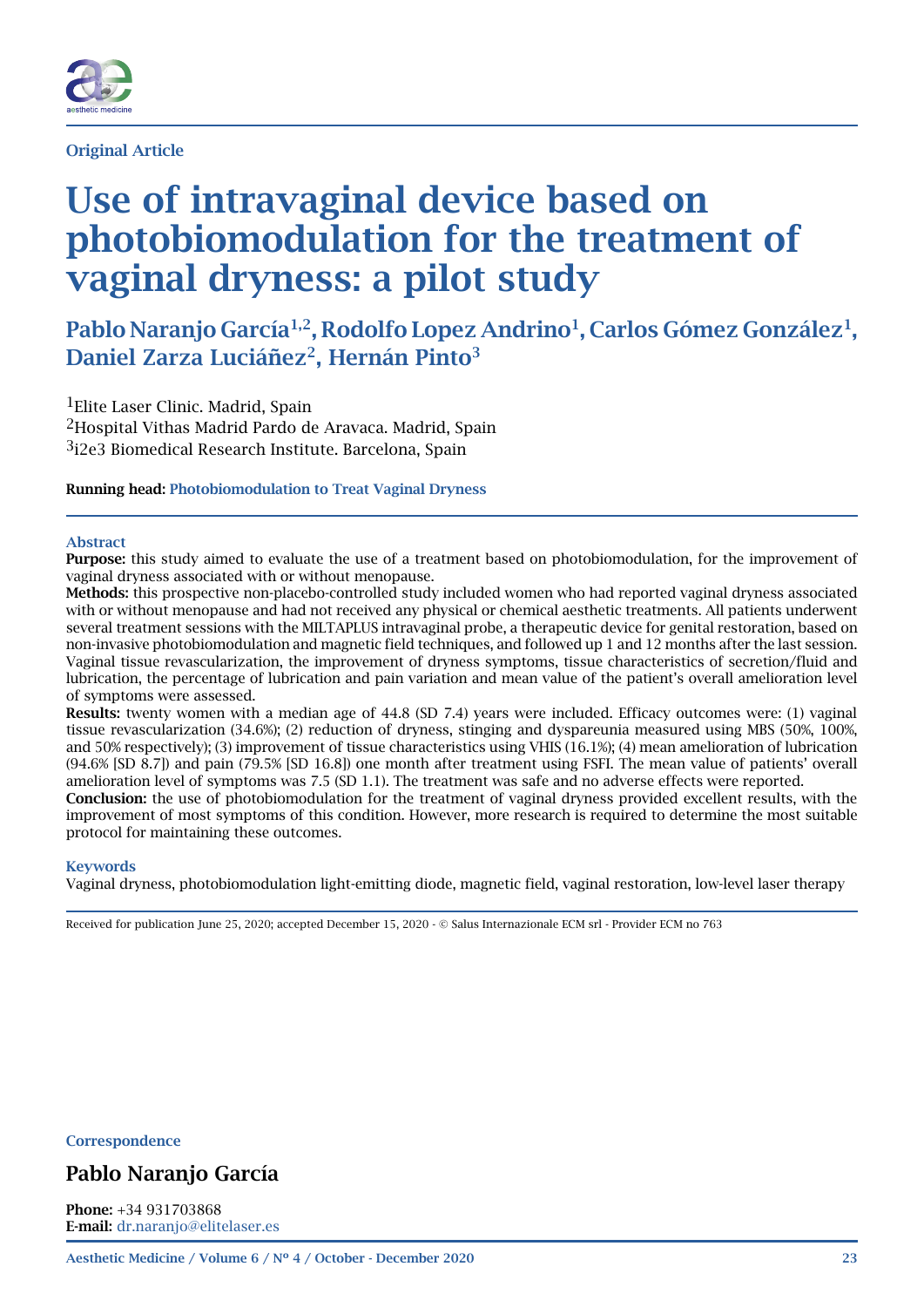

#### Introduction

Oestrogen deprivation has a significant impact on vaginal wall structure and function, affecting connective tissue components, including collagen, elastin, and smooth muscle, resulting in the degeneration of these structures and leading to vaginal atrophy  $(VA)^1$ .

The following major changes occur: (1) the vaginal epithelium becomes less cellular and thinner; (2) glycogen production - responsible for vaginal secretion - gradually declines and stops completely; (3) blood flow to the vagina is also reduced, which is associated with decreased fluid secretion during sexual arousal. These changes cause a variety of symptoms and vaginal dryness in particular, as a result of decreased natural lubrication<sup>2-5</sup>. Other symptoms include a burning sensation, irritation, discomfort or pain, and dysuria. VA symptomatology may vary from bothersome to debilitating, thus making treatment essential. VA makes vaginal dryness a common condition, particularly during menopause, which in turn often leads to dyspareunia (pain during intercourse)6.

Vaginal dryness can affect patients' quality of life and sexual relationships<sup>7</sup>. The choice of therapy depends on the severity of symptoms, effectiveness and safety, always in accordance with patient preferences. All treatments are addressed to improve genital symptoms and restore the vaginal environment to a healthy condition8. The introduction of new medical devices for non-pharmacological therapies offers the possibility to improve treatments, for better results and greater patient satisfaction. Light in the visible-to-far-infrared spectrum has been applied to the female genital tract for nearly 50 years. Photobiomodulation (PBM) therapy is tissue exposure to visible and near infrared light sources (laser, LED, etc.), based on non-thermal and non-cytotoxic biological effects.

PBM therapy has been proposed as an alternative for use in managing the genitourinary syndrome of menopause  $(GSM)$  and stress urinary incontinence  $(SUI)^8$ .

The main biological effects are reduced tissue repair, greater inflammation, infection, and pain9. Some studies have reported the use of Er:YAG or fractional CO2 thermal laser for vaginal atrophy<sup>10-12</sup>, for the reduction of pain, edema, and inflammation. Other studies have used devices based on light-emitting diodes (LEDs)13, as well as therapy combining LED phototherapy with thermal laser procedures<sup>14,15</sup>, to reduce thermal laser side effects, such as pain and edema. The rationale behind LEDs is based on their reported efficacy at a cellular and subcellular level, particularly for 660-nm and 850-nm wavelengths. Phototherapy with LEDs has been proven to reduce the production of pro-inflammatory cytokines, allogenic factors, and increases the production of procollagen and collagen<sup>16</sup>. It may also reduce collagen degradation, due to the enhanced trophicity of subcutaneous and submucosal muscle tissue<sup>8</sup>.

Other observed benefits of phototherapy with LEDs are improved blood flow and neovascularization, as well as the inhibition of apoptosis<sup>17</sup>. LED treatment also reduces pain, including postoperative pain and edema, along with many types of inflammation $14,18$ . The study aimed to assess the effectiveness and safety of a new photobiomodulation- based device in the improvement

of vaginal dryness symptoms in women with or without menopause.

#### **Methods**

#### *Study Design*

This was a prospective non-placebo-controlled pilot study carried out at Clinica Elite Laser, (Madrid, Spain). Study participants were women (n=20) with symptoms of dryness associated with VA, with or without menopause. The complete treatment course included 12 sessions of photobiomodulation (one session of 5 minutes per week for 12 weeks). Patients were followed up at one and twelve months after the last treatment session.

The study was conducted in accordance with principles set forth in the current revised version of the Declaration of Helsinki, Good Clinical Practice (GCP), and in compliance with all applicable laws and regulatory requirements for medical device use in Spain. All patients signed an informed consent form in order to participate in the study, before undergoing any procedures.

#### *Subjects*

Consecutive patients were invited to participate in the study and their need for treatment was confirmed. Participants were women >18 years old with vaginal dryness associated or not associated with menopause. Exclusion criteria were: previous hormonal or other treatments for VA in the last six months; women with an active sexually transmitted disease or infection; neurological disorders; morbid obesity; current or attempted pregnancy; diabetes; breastfeeding or lactating; previous vaginal surgery or toning therapy; a history of cancer, chemotherapy or radiation therapy; vesicoureteral reflux; bladder calculi or tumor.

#### *Variables Assessed*

Objective Assessments: Number of microvessels per mm2 of the vaginal tissue: this variable was measured using a transvaginal Power Angio-Doppler with a 3.5-5- MHz convex probe(Mindray® Bio-Medical Electronics Co Ltd., Shenzhen, China), at baseline and immediately after the treatment session.

Subjective Assessments: Symptoms were assessed according to the most bothersome symptom (MBS), including dryness, stinging, pain, dysuria, dyspareunia, bleeding during sexual intercourse; the values for each one were described as: none (N), low (L), moderate (M), and severe (S). Tissue characteristics were assessed using the Vaginal Health Index Scale (VHIS) score, consisting of five vaginal parameters: Elasticity, Secretion/Fluid Volume, Vaginal pH, Integrity of the Epithelium, and selfreported Lubrication/Moisture of Vaginal Tissue with a 5-point Likert scale, where 1 indicates "None," 2 is "Low," 3 is "Minimum," 4 is "Moderate" and 5 is "Normal." The sum of the five components can provide a maximum score of 25 and a minimum of 5. A score of  $\leq$ 15 defines the presence of vaginal atrophy. Pain and lubrication were assessed using the Female Sexual Function Index (FSFI), a 19-item questionnaire with self-reported measures of sexual functioning in women, with a specific focus on six domains of sexual arousal, orgasm, satisfaction, and pain,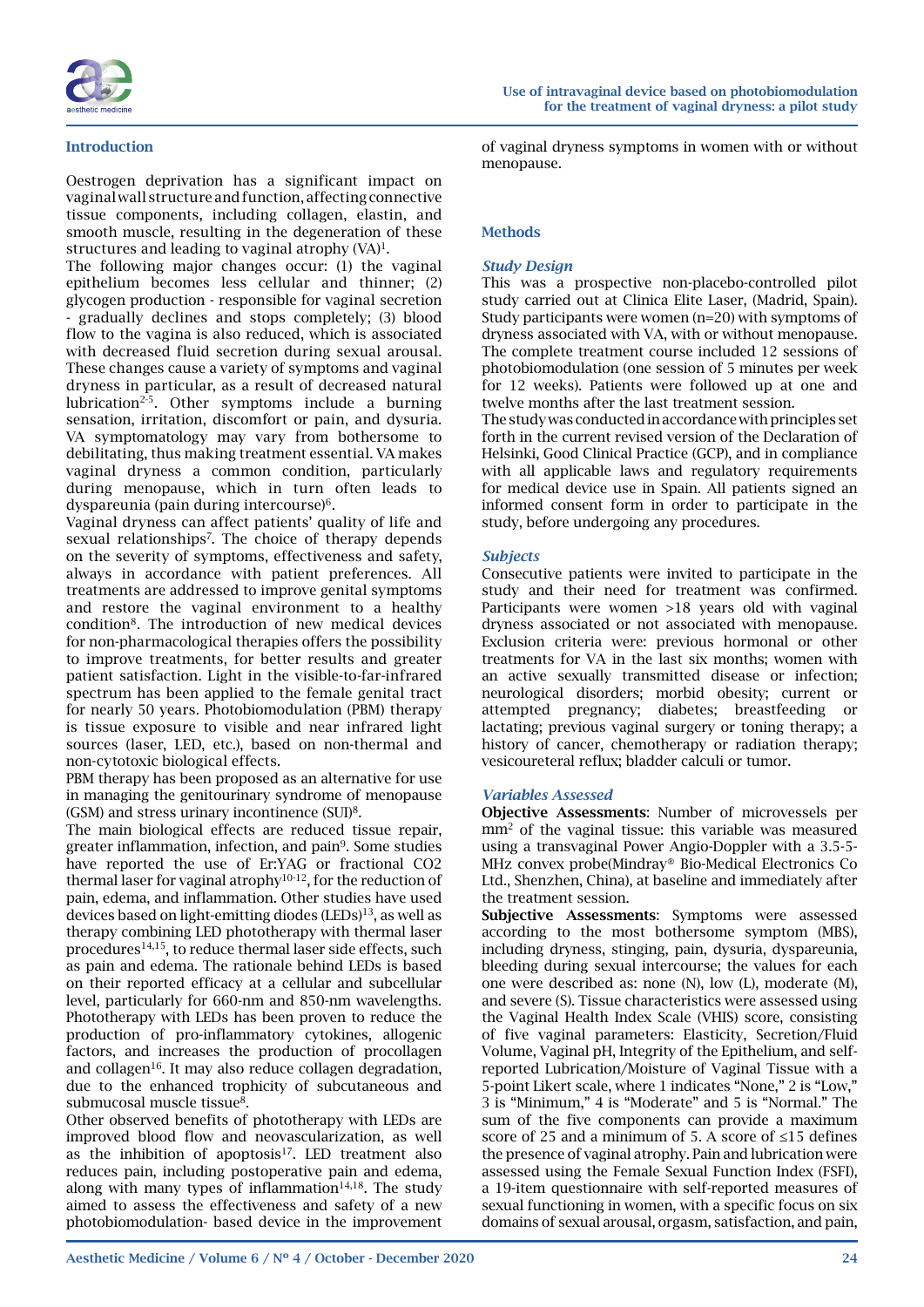

as well as a total score. The patient's overall amelioration level of symptoms with the treatment procedure was assessed using a 10-point Likert scale, where 1 indicates "Very Dissatisfied," and 10 is "Very Satisfied."

#### *Procedures*

Basal assessments: Before treatment, variables self-assessed by patients were: MBS, VHIS and FSFI; investigators carried out an Angio-Doppler to measure the number of microvessels per mm2.

Treatment procedure: All patients underwent complete treatment (one 5 minute session per week, for 12 weeks) with the MILTAPLUS intravaginal probe (Physioquanta, Mudaison, France), a non-invasive therapeutic device combining technologies based on photobiomodulation and magnetic fields for vaginal tissue restoration (*Figure 1*), the technical characteristics of which are detailed in *Table 1*. The procedure did not require any anesthesia. Each program, LED and laser, lasted five minutes, therefore a complete session lasted 5 minutes. Immediately after the 12-session treatment: A transvaginal Angio-Doppler was performed to assess the number of microvessels per mm2 and evaluate tissue neovascularization. One and twelve months after session 12 (end of treatment): MBS, VHIS and FSFI variables were assessed. All patients were asked about the amelioration of their symptoms and pain during the procedure.



*Figure 1 - Miltagynea® (Milta Technologie, Mudaison, France) intravaginal probe.*

#### *Efficacy Outcomes*

Efficacy outcomes were: (1) vaginal tissue revascularization, evaluated by a transvaginal Angio-Doppler, using the percentage increase in the number of microvessels per mm<sup>2</sup> from baseline to immediately after the treatment; (2) percentage of improvement of symptoms of dryness, stinging and dyspareunia, measured using MBS; (3) the improvement of tissue characteristics of secretion/fluid and lubrication, assessed using VHIS; (4) percentage of lubrication and pain variation using FSFI; and (5) mean value of overall amelioration level of patients' symptoms.

#### *Safety Data*

Treatment safety was assessed by recording all procedure complications and any adverse events that may have occurred during treatment right up until the follow-up visit, as well as by patients' self-perception of pain during treatment.

#### *Statistical Analysis*

Quantitative variables were described as the mean, standard deviation (SD) and range, whereas categorical variables were described as percentages.

Efficacy outcomes were assessed as the change of the corresponding variable from baseline to one month after treatment.

For this pilot study, the sample size was set at 20 patients. The statistical analysis also included suitable measures for statistical significance (Student's paired two-sample t-test) using the standard cut-off for significance of p<0.05.

#### **Results**

#### *Subject Characteristics*

A total of 20 women with a median age of 44.8 (SD 7.4; range of 29-53) years, eight with menopause (40%) and 12 without menopause (60%), were enrolled in the study and all of them completed it.

| <b>Source</b>                                                      | <b>Output Power Density</b>                                                                              | <b>Output Wavelength</b>                            | Dimension of<br><b>LED Active Area</b>                             |
|--------------------------------------------------------------------|----------------------------------------------------------------------------------------------------------|-----------------------------------------------------|--------------------------------------------------------------------|
| <b>LEDS</b><br>VIOLET (12 LEDs)<br>RED (12 LEDs)<br>IR $(12$ LEDs) | 2160 mW, or 42 mW/cm <sup>2</sup><br>900 mW, or $18 \text{ mW/cm}^2$<br>540 mW, or 11 mW/cm <sup>2</sup> | $415 +/- 5$ nm<br>$660 +/- 6$ nm<br>$850 +/- 15$ nm | $50.9 \text{ cm}^2$<br>$50.9 \text{ cm}^2$<br>50.9 cm <sup>2</sup> |
| Laser<br>Laser IR (12 diodes)<br>Pulse frequency 10 kHz            | 120 W peak maximum<br>Order of magnitude<br>of the pulse: 100 ns                                         | $850 \text{ nm}$                                    | $50.9 \text{ cm}^2$                                                |
| <b>Constant Magnetic Field</b>                                     | $70 \text{ mT}$                                                                                          |                                                     |                                                                    |

Abbreviations: LEDs, light-emitting diodes; IR, infrared; mW, milliwatt; nm, nanometers; cm2, square centimeter; mT, milliTesla.

*Table 1 - Technical characteristics of Milta emissions.*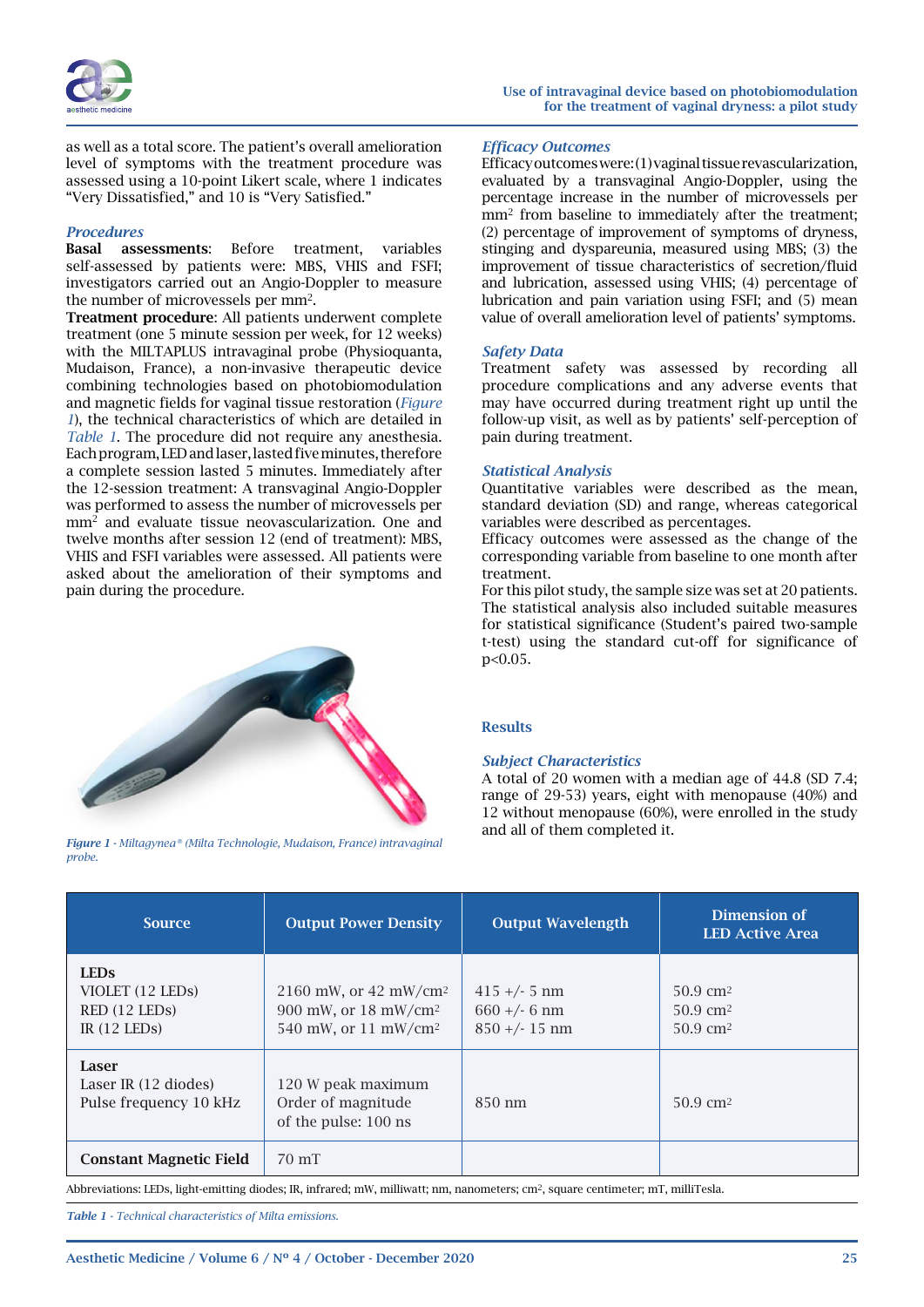

Objective Variables: At baseline, global vaginal tissue vascularization had a median of three microvessels per mm2 (range of 1-4); after one month of treatment, the median value was four microvessels per mm2 (range of 1-5); twelve months after the last treatment, the median value was four microvessels per mm2 (range 1-5).

The number of patients with five microvessels per mm<sup>2</sup> at baseline was 0 (0%), at one month after treatment, five (25%) women had five microvessels per mm2 (*Figure 2*); 100% of said patients were not in menopause. At twelve months after the last treatment, three (15%) women had five microvessels per mm2; 100% of these were not in menopause.

Subjective Variables: the most prevalent MBS at baseline with a high severe score percentage was pain (65%) followed by stinging  $(20%)$  and dyspareunia  $(20%)$ , dryness (10%), and dyspareunia (10%); no patients reported bleeding during sexual intercourse. After one month of treatment, symptoms with a high severe score percentage were dryness (5%) and dyspareunia (5%) (50% decrease). After twelve months of treatment, symptoms with a high severe score percentage were dryness (5%) and dyspareunia (5%) (50% decrease).

No severe score was reported for any other symptoms.

*[Table 2 \(click here\)](https://www.aestheticmedicinejournal.org/wp-content/uploads/2021/01/NARANJO-TABLE-2.pdf)* shows global results obtained with MBS throughout the study and according to menopause condition: Dryness, stinging, pain, dysuria, dyspareunia, and bleeding during sexual intercourse. VHIS at baseline had a mean value of 19.9 (SD 2.4; range of 16-23); one month after treatment, the mean value was 23.0 (SD 2.0; range of 19-25); twelve months after treatment, the mean value was 22.3 (SD 2.6; range of 17-25).

*[Table 3 \(click here\)](https://www.aestheticmedicinejournal.org/wp-content/uploads/2021/01/AEM-4-2020-NARANJO-TABLE-3.pdf)* shows the global results of VHIS and FSFI, variables assessed and their results throughout the study; *[Table 4 \(click here\)](https://www.aestheticmedicinejournal.org/wp-content/uploads/2021/01/AEM-4-2020-NARANJO-TABLE-4.pdf)* shows the results of VHIS and FSFI for patients with or without menopause.

#### *Efficacy Outcomes*

For vaginal tissue revascularization, the number of microvessels per mm2 from baseline and one month after treatment increased by 34.6% (SD 23.5); differences were statistically significant (p=0.0008). At 12 months after the last treatment, the number of microvessels per mm2 from baseline increased by 23.8% (SD 23.6); differences were statistically significant (p=0.0144). Symptoms of dryness, stinging, and dyspareunia, measured using MBS, improved by 50%, 100%, and 100% respectively, at one month after treatment; the same results were obtained 12 months after the last treatment.



Figure 2 - *Example of a patient's Power Doppler at baseline and at one month after the last treatment session. a: Pre-treatment; b: At one month after the treatment.*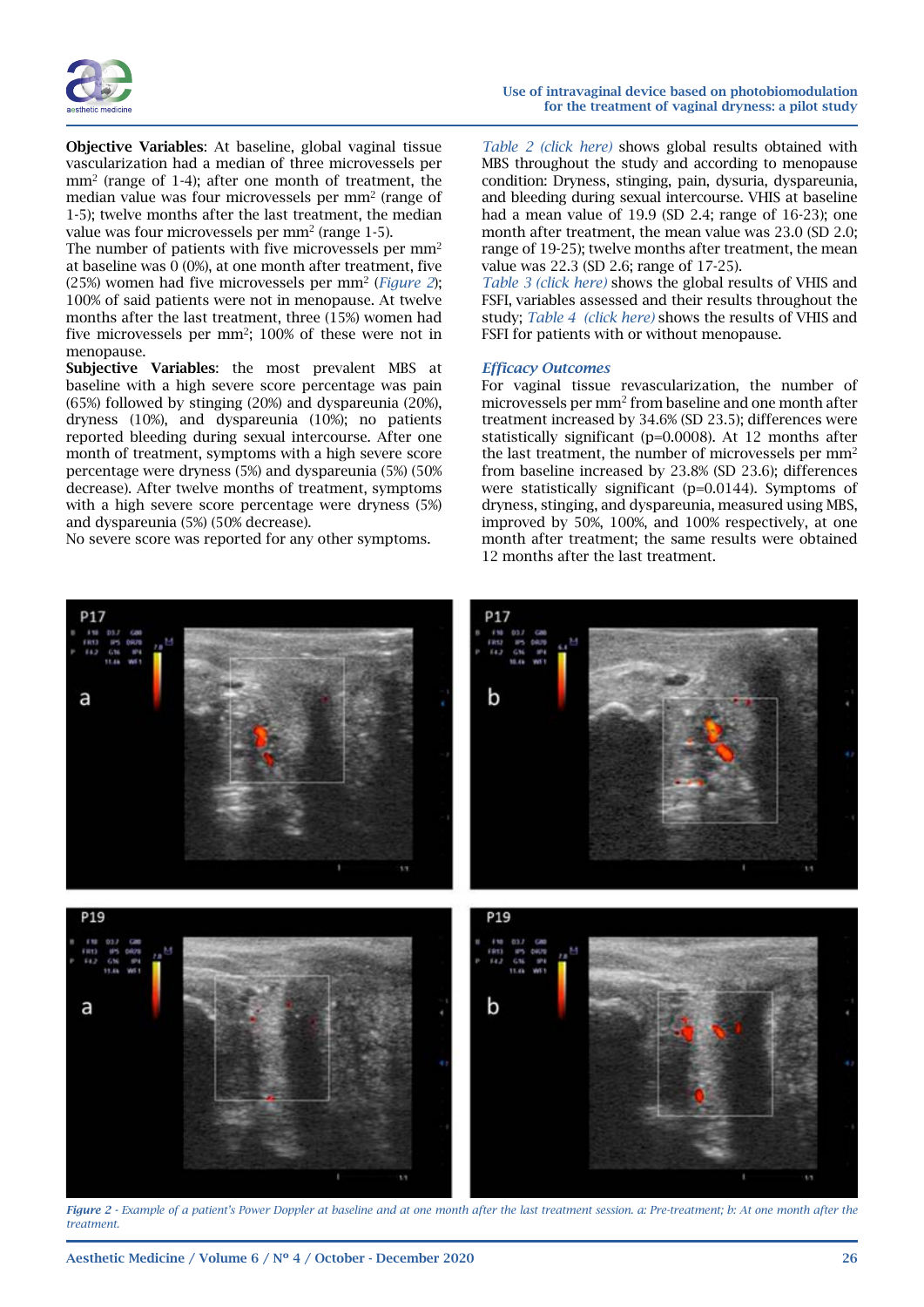

*[Table 2](https://www.aestheticmedicinejournal.org/wp-content/uploads/2021/01/NARANJO-TABLE-2.pdf)* shows all differences obtained for each MBS measurement from baseline to one month and 12 months after treatment for all patients and according to menopause condition. The improvement of tissue characteristics at one month after the last treatment, assessed using VHIS, was 16.1%. After one month of treatment, this improvement was significant (p=0.0003). *Figure 3* shows the mean of tissue characteristics at baseline and one month after the last treatment session, for each variable. 12 months after the last treatment session, a 12.5% tissue improvement was recorded, which was significant (p=0.0062).

At one month after treatment, the mean percentage of variation and the SD of FSFI lubrication and pain of 94.6% (SD 8.7) and 79.5% (SD 16.8), respectively. Improvement at one month was significant in both domains (*[Table 2](https://www.aestheticmedicinejournal.org/wp-content/uploads/2021/01/NARANJO-TABLE-2.pdf)*). The mean value of overall amelioration level of patients' symptoms was 7.5 (SD 1.1). *Figure 4* shows the mean value at baseline and one month after the last treatment session, in each domain. At 12 months after treatment, the mean percentage of variation and SD of FSFI lubrication and pain was 71.7% (SD 8.2) and 63.3% (SD 14.7), respectively. Improvement at 12 months was significant in both domains (*[Table 2](https://www.aestheticmedicinejournal.org/wp-content/uploads/2021/01/NARANJO-TABLE-2.pdf)*). The mean value of overall amelioration level of patients' symptoms was 7.0 (SD 1.0).



*Figure 3 - Mean of tissue characteristics at baseline and one month after last treatment session assessed using VHIS. Abbreviations: VHIS: Vaginal Health Index Scale; FSFI: Female Sexual Function Index; Tx: treatment.*



*Figure 4 - Mean patients' sexual functioning at baseline and one month after the last treatment session assessed using the six domains of FSFI. Abbreviations: FSFI: Female Sexual Function Index; Tx: Treatment.*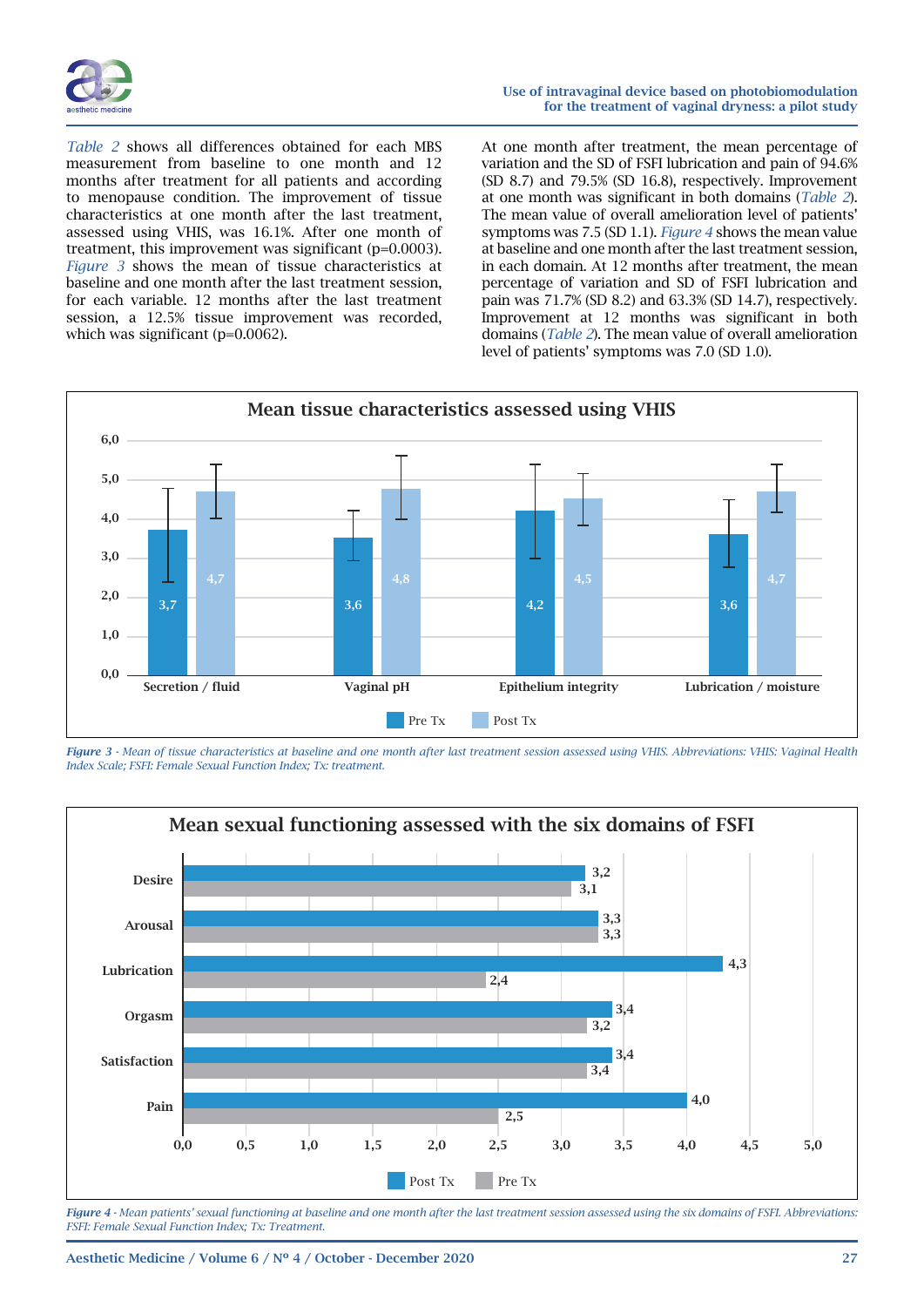

#### *Safety Outcomes*

The procedure did not require analgesia/anesthesia. No pain, complications or side effects were reported during treatment.

#### Discussion

Study results showed that the combination of LED, soft laser and magnetic field treatment was associated with improved vaginal health and VA symptoms, resulting in better vaginal tissue vascularization immediately after the treatment protocol (34.6%, SD 23.5; p=0.0008) (*Figure 2*) and after 12 months (23.8%, SD 23.6; p=0.0144). Patients' vaginal and sexual symptoms also improved, with decreased severity at all follow-ups. MBS symptoms with a sharp decrease (100%) in severity were: stinging, pain and dysuria at one month of treatment, and stinging and dysuria at twelve months after the last treatment session (see *[Table 2](https://www.aestheticmedicinejournal.org/wp-content/uploads/2021/01/NARANJO-TABLE-2.pdf)*). A significant improvement of the following VHIS symptoms was reported: secretion and lubrication, both with a significant increase (p<0.0001) (*[Table 3](https://www.aestheticmedicinejournal.org/wp-content/uploads/2021/01/AEM-4-2020-NARANJO-TABLE-3.pdf)*). The VHIS score at one month and 12 month after the last treatment, showed a significant improvement compared to baseline (p=0.0003 and p=0.0062 respectively). An improvement in all FSFI components was observed at all follow-up visits. The "lubrication" and "pain" domains showed a significant improvement (*[Table 3](https://www.aestheticmedicinejournal.org/wp-content/uploads/2021/01/AEM-4-2020-NARANJO-TABLE-3.pdf)*). The overall value of patients' self-perceived amelioration of symptoms at one month was 7.5 (SD 1.1), and 7.0 at 12 months after the last treatment session (SD 1.0). All patients resumed usual activities after the treatment session.

Patients without menopause had better outcomes than patients with menopause, however improved conditions were observed in both groups. VHIS score variables remained, with amelioration at twelve months after treatment, in both groups (*[Table 4](https://www.aestheticmedicinejournal.org/wp-content/uploads/2021/01/AEM-4-2020-NARANJO-TABLE-4.pdf)*).

Since no similar studies can be found in literature, results must be compared with previous studies conducted by us. In 2018 we carried out a study with an intravaginal device using only LED technology, for the treatment of vaginal atrophy; increased vaginal tissue revascularization, measured by a transvaginal Angio-Doppler; results were not significant however (p=0.3369); regarding VHIS, the FSFI domains of "lubrication" and "pain" improved, and results were statistically significant<sup>13</sup>. In another study with Erbium YAG (Er:YAG) or carbon dioxide (CO2) lasers and LEDs, the number of microvessels was higher immediately after treatment, and results were statistically significant  $(p<0.0001)^{15}$ . On the basis of our experience with a combination of photobiomodulationbased technologies, the perception is that this synergy (magnetic field, LED, soft laser) primarily enables greater depth of photon penetration in soft tissues, acting directly on the target area and obtaining better benefits from these technologies, promoting optimal tissue regeneration without side effects. In this study, the added benefit is that the device includes all three technologies in one device, facilitating the professional's handling of the procedure and providing more patient comfort.

Despite considerable improvement in all variables assessed in this study, our results should be considered in the context of the limitations of the study design, i.e. a low number of participants. Thus, unlike other studies previously mentioned, ours was not randomized and did not compare the efficacy of the investigation device with that of a sham device. The study aimed to relieve symptoms that are experienced subjectively by individual patients and thus patient self-assessment was deemed a good representation of treatment effectiveness.

In short, the combined use of these three technologies (LEDs, soft laser, and magnetic field) for the treatment of vaginal dryness provided excellent results for tissue regeneration and symptom amelioration. However, future randomized, double-blind studies with sham devices and a more significant number of patients will be necessary to confirm these results.

#### Conflicts of Interest and Disclosure

The authors have no conflicts of interest or financial ties to disclose.

#### Role of funding source

This study did not receive any funding.

#### Ethical Approval

The study was conducted in accordance with the principles set forth in the current revised version of the Declaration of Helsinki, Good Clinical Practice (GCP), and in compliance with all applicable laws and regulatory requirements for the use of medical devices in Spain. The authors do not have a formal ethics review committee.

#### Informed Consent

Before undergoing any procedures, patients signed an informed consent form in order to participate in the study.

#### Acknowledgments

The authors would like to thank all their collaborators and especially the i2e3 Biomedical Research Institute medical writer team.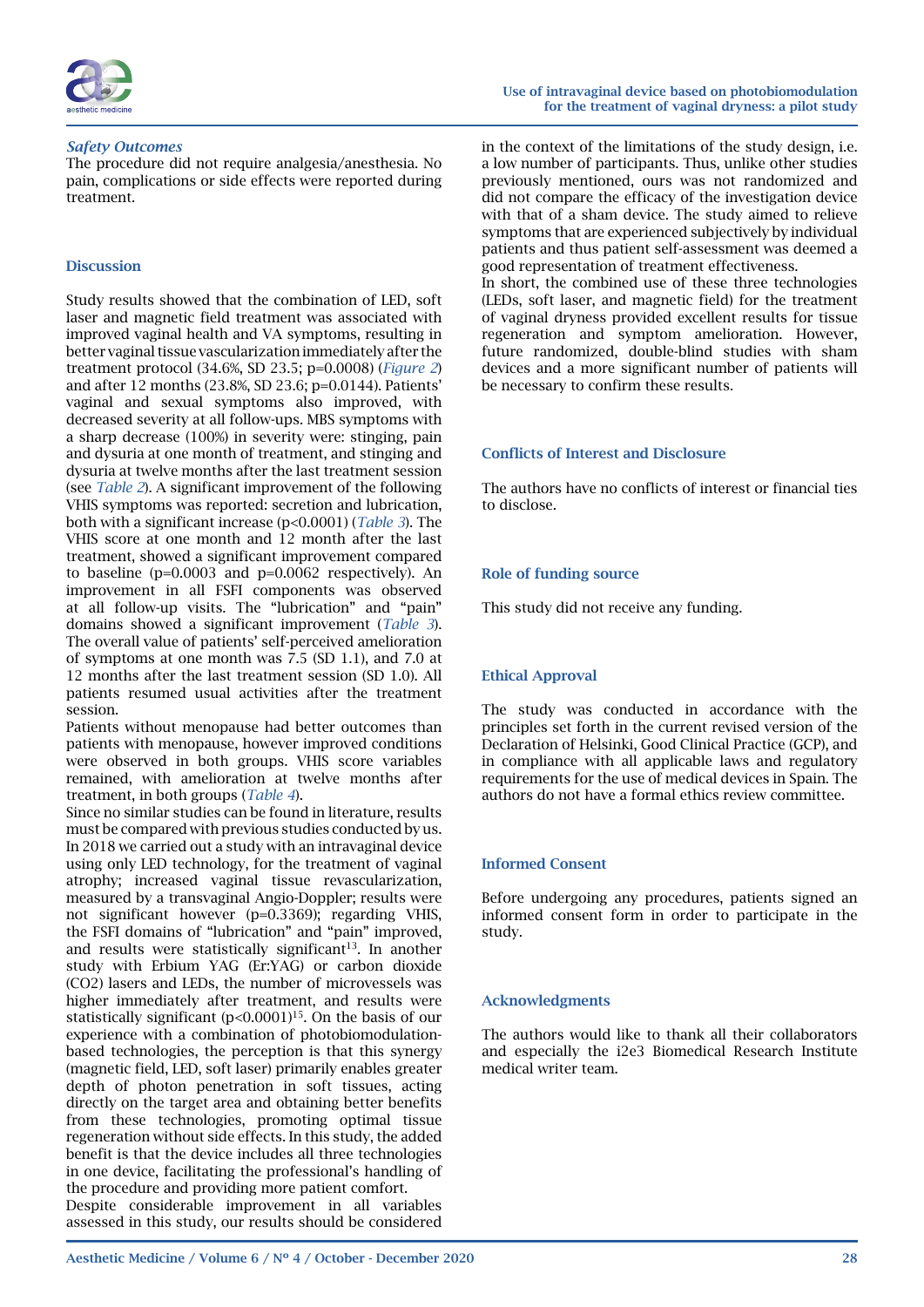**Baseline (%) One Month After Treatment (%) Twelve months After Treatment (%) % 1Month-Baseline (%) % 12 Months-Baseline (%) Total (N=20) M (N=8) NM (N=12) Total (N=20) M (N=8) NM (N=12) Total (N=20) M (N=8) NM (N=12) Total (N=20) M (N=8) NM (N=12) Total (N=20) M (N=8) NM (N=12) Dryness** Severe 10 5 5 5 5 0 5 5 0 -50 0 -100 -50 0 -100 Moderate 20 5 15 0 0 0 0 0 0 -100 -100 -100 -100 -100 -100 Low 70 30 40 15 10 5 35 30 5 -78.6 -66.7 -87.5 -50 0 -87.5 None 0 0 0 80 5 55 60 5 55 **Stinging** Severe 20 10 10 0 0 0 0 0 0 -100 -100 -100 -100 -100 -100 Moderate 65 20 45 5 0 5 20 15 5 -92.3 -100 -88.9 -69.2 -25 -88.9 Low 15 10 5 50 30 20 40 20 20 233.3 200 300 166.7 100 300 None 0 0 0 45 10 35 40 5 35 **Pain** Severe 65 25 40 0 0 0 15 15 0 -100 -100 -76.9 -40 -100 Moderate 20 5 15 0 0 0 5 5 0 -100 -100 -75 0 -100 Low 0 0 0 25 15 1 20 10 10 None 15 10 5 75 25 50 45 10 50 400 150 900 300 0 900 **Dysuria** Severe 20 0 20 0 0 0 0 0 0 -100 -100 -100 -100 Moderate 0 0 0 0 0 0 0 0 0 0 0 Low 20 5 15 10 0 10 15 5 10 -50 -100 -33.3 -25 0 -33.3 None 60 35 25 90 40 50 85 35 50 50 14.3 100 41.7 0 100 **Dyspareunia** Severe 10 10 0 5 5 0 5 5 0 -50 -50 -50 Moderate 30 15 15 10 10 0 15 15 0 -66.7 -33.3 -100 -50 0 -100 Low 60 15 45 10 10 0 15 15 0 -83.3 -33.3 -100 -75 0 -100 None 0 0 0 75 15 0 65 5 60 -50 **Bleeding during sexual intercourse** Severe 0 0 0 0 0 0 0 0 0 0 0 Moderate 0 0 0 0 0 0 0 0 0 0 0 Low 10 5 5 0 0 0 5 5 0 -100 -100 -100 -50 0 -100 None 90 35 55 100 40 60 95 35 60 11.1 14.3 9.1 5.6 0 9.1

**Table 2.** MBS results at baseline, 1 and 12 months after treatment session.

Abbreviations: M, menopausal; NM, no menopausal; SD, standard deviation; MBS, Most Bothersome Symptoms; N, number of patients; % $\Delta$ , percentage of difference.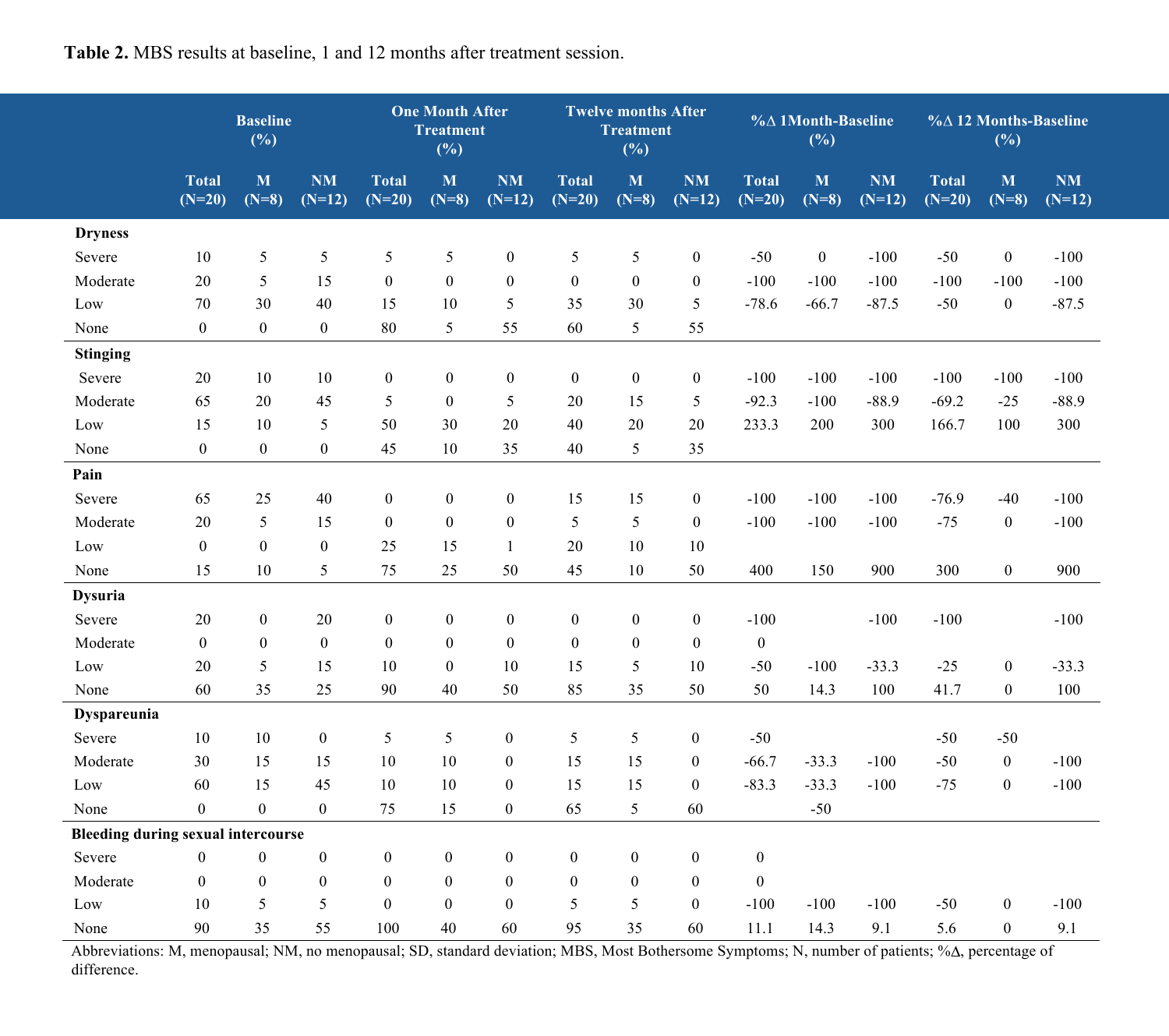**Table 3.** Global results of **VHIS** and FSFI results at baseline, 1 and 12 months after treatment session.

**Variables Assessed Baseline 1 Month AT 12 Month AT %** *p* **(N=20) (N=20) (N=20)** 1 Month-B 12 Months-B **Mean SD Mean SD Mean SD Mean SD Mean SD** 1 Month-B 12 Months-B **VHIS Score 19.9 2.9 23.0 2.0 22.3 2.6 16.1 6.0 12.5 6.9 0.0003 0.0062** Elasticity 3.6 1.1 4.3 0.7 4.1 1.0 28.3 36.3 17.5 33.0 0.0214 0.1408 **Secretion/Fluid Volume 3.7 0.6 4.7 0.7** 4.5 0.7 **29.2 23.6** 24.2 26.6 **<0.0001 0.0092** Vaginal pH 3.6 1.1 4.8 0.6 4.6 0.7 47.9 58.4 44.2 60.6 0.0001 0.0001 Integrity of the Epithelium 4.2 0.8 4.5 0.6 4.4 0.7 8.3 18.3 6.7 17.4 0.1877 0.4054 **Lubrication/Moisture 3.6 0.6 4.7 0.6** 4.6 0.6 **30.4 10.6** 29.2 12.5 **<0.0001 <0.0001 FSFI** 1. Desire: Frequency 3.1 1.3 3.3 1.3 3.2 1.3 7.5 18.3 5.0 15.4 0.6294 0.8091 2. Desire: Level 3.1 1.3 3.2 1.3 3.2 1.3 3.3 17.6 5.0 15.4 0.8091 0.8091 Desire, mean amelioration at one month of 5.4% (SD 3.0) Desire, mean amelioration at 12 months of 5.0% (SD 0.0) 3. Arousal: Frequency 3.4 1.6 3.3 1.6 3.3 1.6 -1.3 5.6 -1.3 5.6 0.8444 0.8444 4. Arousal: Level 3.2 1.5 3.3 1.5 3.2 1.5 5.0 22.4 0.0 0.0 0.8342 1.0000 5. Arousal: Confidence 3.2 1.4 3.2 1.2 3.2 1.3 6.5 34.1 2.8 23.9 1.0000 1.0000 6. Arousal: Satisfaction 3.4 1.4 3.25 1.4 3.5 1.3 6.1 30.1 5.7 25.3 0.8225 Arousal, mean amelioration at one month of 4.1% (SD 3.6) Arousal, mean amelioration at 12 months of 1.8% (SD 3.1) **7. Lubrication: Frequency 2.2 0.8 4.1 1.0 3.8 1.2 102.1 55.3 79.6 30.2 <0.0001 0.0015 8. Lubrication: Difficulty 2.7 0.9 4.5 0.8 4.2 1.1 82.1 52.7 61.3 35.1 <0.0001 <0.0001 9. Lubrication: Frequency of Maintenance 2.4 0.8 4.3 0.7 3.9 1.1 95.8 51.5 69.2 42.9 <0.0001 <0.0001 10. Lubrication: Difficulty 2.5 0.9 4.4 0.9 4.1 1.1 98.3 74.1 76.7 50.8 <0.0001 <0.0001 Lubrication, mean amelioration at one month of 94.6% (SD 8.7) Lubrication, mean amelioration at 12 months of 71.7% (SD 8.2)** 11. Orgasm: Frequency 3.4 1.1 3.5 1.1 3.5 1.1 4.6 19.4 4.6 19.4 0.7850 0.7753

Abbreviations: M, menopausal; NM, no menopausal; SD, standard deviation; AT, after treatment; VHIS, Vaginal Health Index Scale; FSFI, Female Sexual Function Index; N, number of patients; SD, standard deviation; % $\Delta$ , percentage of difference; *p*, *p*-value.

12. Orgasm: Difficulty 3.6 1.2 3.7 1.1 3.6 1.2 6.3 22.8 1.3 5.6 1.0000 1.0000

| 13. Orgasm: Satisfaction                                                                                                        | 3.4 | 1.3 | 3.4 | 1.3 | 3.4 | 1.3 | 0.3  | 7.3  | 0.3  | 7.3  | 1.0000 | 1.0000 |  |
|---------------------------------------------------------------------------------------------------------------------------------|-----|-----|-----|-----|-----|-----|------|------|------|------|--------|--------|--|
| Orgasm, mean amelioration at one month of 3.7% (SD3.1)<br>Orgasm, mean amelioration at 12 months of 2.1% (SD2.3)                |     |     |     |     |     |     |      |      |      |      |        |        |  |
| 14. Satisfaction: with<br>amount of closeness<br>with partner                                                                   | 3.3 | 1.2 | 3.5 | 1.3 | 3.5 | 1.3 | 7.5  | 17.3 | 7.5  | 17.3 | 0.6161 | 0.6161 |  |
| 15. Satisfaction: with<br>sexual relationship                                                                                   | 3.0 | 1.2 | 3.3 | 1.3 | 3.3 | 1.3 | 14.2 | 26.5 | 11.7 | 25.3 | 0.4529 | 0.4529 |  |
| 16. Satisfaction: with<br>overall sex life                                                                                      | 2.9 | 1.1 | 3.2 | 1.2 | 3.1 | 1.2 | 12.1 | 19.8 | 9.6  | 17.8 | 0.4150 | 0.5859 |  |
| Satisfaction, mean amelioration at one month of 11.3% (SD 3.4)<br>Satisfaction, mean amelioration at 12 months of 9.6% (SD 2.1) |     |     |     |     |     |     |      |      |      |      |        |        |  |
| 17. Pain: Frequency<br><b>During Vaginal</b><br>Penetration                                                                     | 2.3 | 1.2 | 3.8 | 1.2 | 3.6 | 1.4 | 95.0 | 61.1 | 77.5 | 53.2 | 0.0002 | 0.0032 |  |
| 18. Pain: Frequency<br><b>After Vaginal</b><br>Penetration                                                                      | 2.5 | 1.1 | 4.1 | 1.3 | 3.9 | 1.5 | 81.7 | 72.4 | 65.0 | 62.9 | 0.0002 | 0.0018 |  |
| 19. Pain: Level During<br>or After Vaginal<br><b>Penetration</b>                                                                | 2.7 | 1.0 | 4.1 | 1.2 | 3.9 | 1.3 | 61.7 | 37.7 | 48.3 | 39.5 | 0.0003 | 0.0023 |  |
| Pain, mean amelioration at one month of 79.5% (SD 16.8)<br>Pain, mean amelioration at 12 months of 63.3% (SD 14.7)              |     |     |     |     |     |     |      |      |      |      |        |        |  |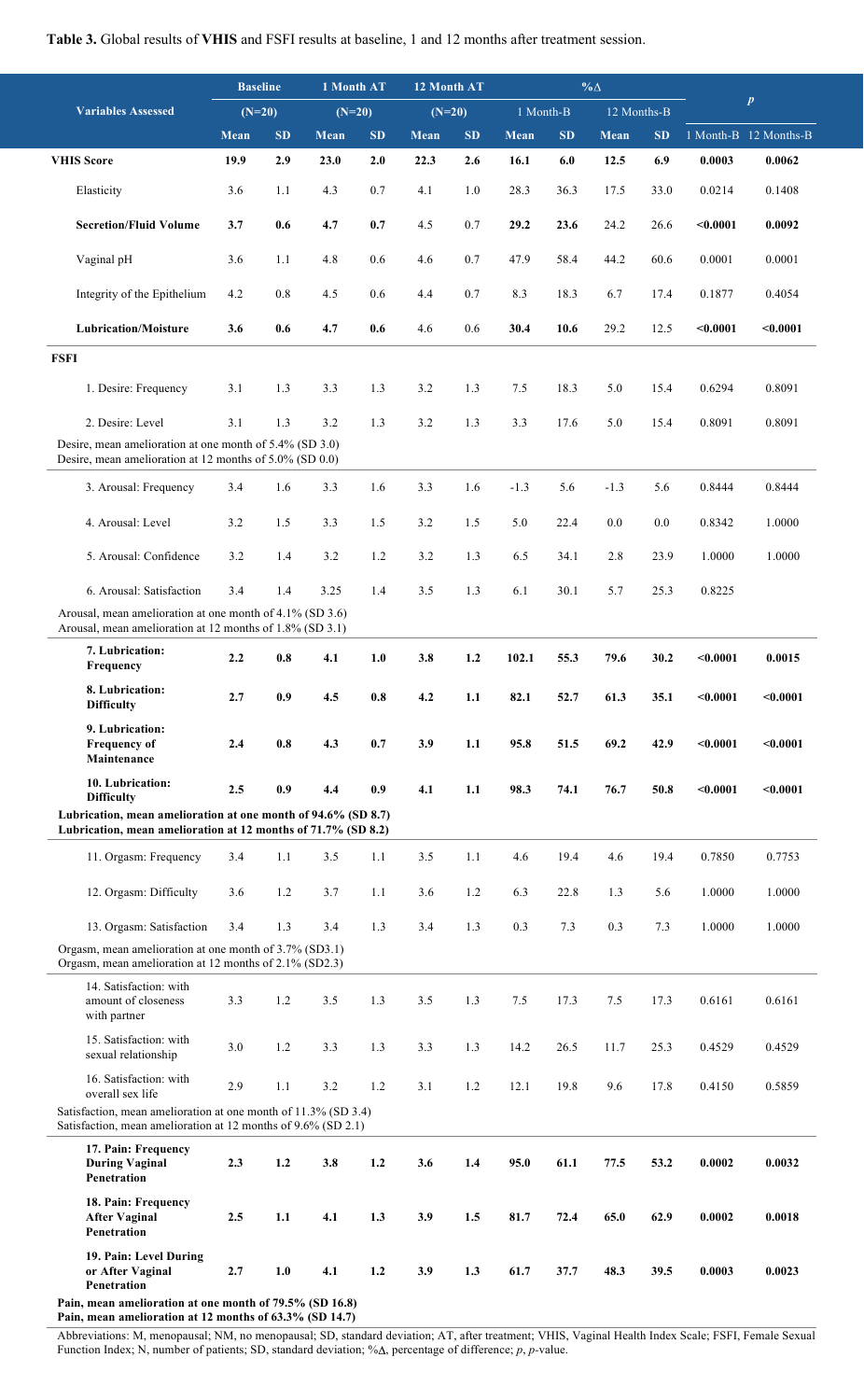**Table 4.** VHIS and FSFI results by patients with or without menopause, at baseline, 1 and 12 months after treatment session.

|                                                                                                                                                                                                                       | <b>Baseline</b>         |                       | 1 Month AT              |                       | $\%$ $\Delta$ |             |                         | 12 Month AT           | $\% \Delta$ |             |
|-----------------------------------------------------------------------------------------------------------------------------------------------------------------------------------------------------------------------|-------------------------|-----------------------|-------------------------|-----------------------|---------------|-------------|-------------------------|-----------------------|-------------|-------------|
| <b>Variables Assessed</b>                                                                                                                                                                                             | $\mathbf{M}$<br>$(N=8)$ | <b>NM</b><br>$(N=12)$ | $\mathbf{M}$<br>$(N=8)$ | <b>NM</b><br>$(N=12)$ | $M\%$         | <b>NM %</b> | $\mathbf{M}$<br>$(N=8)$ | <b>NM</b><br>$(N=12)$ | $M\%$       | <b>NM %</b> |
|                                                                                                                                                                                                                       | Mean                    | Mean                  | Mean                    | Mean                  | Mean          | Mean        | Mean                    | <b>Mean</b>           | Mean        | Mean        |
|                                                                                                                                                                                                                       | SD                      | <b>SD</b>             | SD                      | SD                    | SD            | SD          | SD                      | SD                    | <b>SD</b>   | SD          |
| <b>VHIS Score</b>                                                                                                                                                                                                     | 18.5                    | 20.8                  | 22.0                    | 23.6                  | 19.3          | 14.1        | 20.4                    | 23.6                  | 10.2        | 14.1        |
|                                                                                                                                                                                                                       | 2.1                     | 2.2                   | 1.9                     | 1.9                   | 4.3           | 6.2         | 2.5                     | 1.9                   | 7.6         | 6.2         |
| Elasticity                                                                                                                                                                                                            | 3.1                     | 3.9                   | 4.0                     | 4.5                   | 39.6          | 20.8        | 3.4                     | 4.5                   | 12.5        | 20.8        |
|                                                                                                                                                                                                                       | 1.1                     | 1.0                   | 0.5                     | 0.7                   | 41.7          | 32.5        | 1.1                     | 0.7                   | 35.4        | 32.5        |
| <b>Secretion/Fluid Volume</b>                                                                                                                                                                                         | 3.8                     | 3.7                   | 4.4                     | 4.9                   | 15.6          | 38.2        | 3.9                     | 4.9                   | 3.1         | 38.2        |
|                                                                                                                                                                                                                       | 0.5                     | 0.7                   | 0.9                     | 0.3                   | 12.9          | 25.2        | 0.6                     | 0.3                   | 8.8         | 25.2        |
| Vaginal pH                                                                                                                                                                                                            | 3.5                     | 3.7                   | 4.8                     | 4.8                   | 59.4          | 40.3        | 4.4                     | 4.8                   | 50.0        | 40.3        |
|                                                                                                                                                                                                                       | 1.3                     | 1.0                   | 0.7                     | 0.6                   | 73.1          | 48.3        | 0.7                     | 0.6                   | 79.1        | 48.3        |
| Integrity of the Epithelium                                                                                                                                                                                           | 3.8                     | 4.5                   | 4.0                     | 4.8                   | 8.3           | 8.3         | 3.9                     | 4.8                   | 4.2         | 8.3         |
|                                                                                                                                                                                                                       | 0.7                     | $0.8\,$               | 0.5                     | 0.5                   | 15.4          | 20.7        | 0.6                     | 0.5                   | 11.8        | 20.7        |
| <b>Lubrication/Moisture</b>                                                                                                                                                                                           | 3.6                     | 3.6                   | 4.6                     | 4.7                   | 28.1          | 31.9        | 4.5                     | 4.7                   | 25.0        | 25.0        |
|                                                                                                                                                                                                                       | 0.5                     | 0.7                   | 0.5                     | 0.7                   | 4.3           | 13.2        | 0.5                     | 0.7                   | 10.9        | 13.2        |
| <b>FSFI</b>                                                                                                                                                                                                           |                         |                       |                         |                       |               |             |                         |                       |             |             |
| 1. Desire: Frequency                                                                                                                                                                                                  | 2.5                     | 3.5                   | 2.6                     | 3.7                   | 6.3           | 8.3         | 2.5                     | 3.7                   | 0.0         | 8.3         |
|                                                                                                                                                                                                                       | 0.9                     | 1.4                   | 0.9                     | 1.3                   | 17.7          | 19.5        | 0.9                     | 1.3                   | 0.0         | 19.5        |
| 2. Desire: Level                                                                                                                                                                                                      | 2.5                     | 3.5                   | 2.4                     | 3.7                   | $-4.2$        | 8.3         | 2.5                     | 3.7                   | 0.0         | 8.3         |
|                                                                                                                                                                                                                       | 0.9                     | 1.4                   | 0.9                     | 1.3                   | 11.8          | 19.5        | 0.9                     | 1.3                   | 0.0         | 19.5        |
| Menopausal: Desire, mean amelioration at 1 month of 1.1 (SD 7.4), and at 12 months of 0.0% (SD 0.0)<br>No menopausal: Desire, mean amelioration at 1 month of 8.3 (SD 0.0), and at 12 months of 8.3% (SD 0.0)         |                         |                       |                         |                       |               |             |                         |                       |             |             |
| 3. Arousal: Frequency                                                                                                                                                                                                 | 2.4                     | 4.0                   | 2.3                     | 4.0                   | $-3.1$        | 0.0         | 2.3                     | 4.0                   | $-3.1$      | 0.0         |
|                                                                                                                                                                                                                       | 1.2                     | 1.5                   | 1.0                     | 1.5                   | 8.8           | 0.0         | 1.0                     | 1.5                   | 8.8         | 0.0         |
| 4. Arousal: Level                                                                                                                                                                                                     | 2.3                     | 3.8                   | 2.4                     | 3.8                   | 12.5          | 0.0         | 2.3                     | 3.8                   | 0.0         | 0.0         |
|                                                                                                                                                                                                                       | 1.2                     | 1.5                   | 1.1                     | 1.5                   | 35.4          | 0.0         | 1.2                     | 1.5                   | 0.0         | 0.0         |
| 5. Arousal: Confidence                                                                                                                                                                                                | 2.5                     | 3.7                   | 2.4                     | 3.8                   | 6.3           | 6.7         | 2.4                     | 3.8                   | $-3.1$      | 6.7         |
|                                                                                                                                                                                                                       | 1.2                     | 1.3                   | 0.9                     | 1.1                   | 41.7          | 29.9        | 1.1                     | 1.1                   | 8.8         | 29.9        |
| 6. Arousal: Satisfaction                                                                                                                                                                                              | 2.9                     | 3.8                   | 2.5                     | 4.2                   | $-8.8$        | 16.0        | 2.6                     | 4.1                   | $-5.6$      | 13.2        |
|                                                                                                                                                                                                                       | 1.4                     | 1.3                   | 1.1                     | 1.2                   | 18.1          | 33.0        | 1.1                     | 1.2                   | 10.5        | 29.6        |
| <b>Menopausal:</b> Arousal, mean amelioration at 1 month of 3.3 (SD 11.0), and 12 months of -2.9% (SD 2.8)<br>No menopausal: Arousal, mean amelioration at 1 month of 7.6 (SD 8.0), and at 12 months of 6.6% (SD 6.6) |                         |                       |                         |                       |               |             |                         |                       |             |             |
| 7. Lubrication: Frequency                                                                                                                                                                                             | 2.0                     | 2.3                   | 3.6                     | 4.4                   | 107.3         | 98.6        | 3.1                     | 4.3                   | 69.8        | 86.1        |
|                                                                                                                                                                                                                       | 1.1                     | 0.7                   | 1.1                     | 0.8                   | 70.4          | 45.8        | 1.1                     | 1.0                   | 33.3        | 27.4        |
| 8. Lubrication: Difficulty                                                                                                                                                                                            | $2.5\,$                 | 2.8                   | 4.0                     | 4.8                   | 91.7          | 75.7        | 3.4                     | 4.7                   | 50.0        | 68.8        |
|                                                                                                                                                                                                                       | 1.3                     | 0.6                   | 0.9                     | 0.4                   | 77.2          | 30.0        | 1.2                     | 0.7                   | 38.8        | 31.8        |
| 9. Lubrication: Frequency                                                                                                                                                                                             | 2.1                     | 2.5                   | 3.8                     | 4.6                   | 103.1         | 91.0        | 3.0                     | 4.4                   | 46.9        | 84.0        |
| of Maintenance                                                                                                                                                                                                        | 1.0                     | 0.7                   | 0.7                     | 0.5                   | 71.3          | 35.8        | 1.2                     | 0.7                   | 38.8        | 40.3        |
| 10. Lubrication: Difficulty                                                                                                                                                                                           | 2.4                     | 2.5                   | 4.0                     | 4.6                   | 101.0         | 96.5        | 3.4                     | 4.5                   | 53.1        | 92.4        |
|                                                                                                                                                                                                                       | 1.1                     | 0.8                   | 1.1                     | 0.7                   | 105.6         | 48.7        | 1.3                     | 0.8                   | 44.1        | 50.4        |

Abbreviations: M, menopausal; NM, no menopausal; SD, standard deviation; AT, after treatment; VHIS, Vaginal Health Index Scale; FSFI, Female Sexual Function Index; N, number of patients; SD, standard deviation; % $\Delta$ , percentage of difference; *p*, *p*-value.

| 11. Orgasm: Frequency  | 2.9                | ،          | 2.9                          | 3.8<br>1.0 | 0.0<br>0.0   | /0.6<br>25.0      | 2.9<br>.                            | 3.8<br>1.0 | 0.0<br>0.0 | $\overline{\phantom{0}}$<br>1.6<br>25.0                 |
|------------------------|--------------------|------------|------------------------------|------------|--------------|-------------------|-------------------------------------|------------|------------|---------------------------------------------------------|
| 12. Orgasm: Difficulty | 3.0<br>-4<br>. . - | 3.9<br>0.9 | 3.1<br>ാ<br>$\overline{1}$ . | 4.0<br>1.0 | 12.5<br>35.4 | 2.1<br>72<br>ے. ا | 3.0<br>4<br>$\cdot$ $\cdot$ $\cdot$ | 4.0<br>1.0 | 0.0<br>0.0 | $\sim$ .1<br>$\overline{z}$<br>$\overline{\phantom{a}}$ |
|                        | - -                | __         |                              | __         | $ -$         |                   |                                     | ___        | $ -$       | $ -$                                                    |

|                                      |     | - - -          |  | h<br><u>_</u> | u | -- |     |
|--------------------------------------|-----|----------------|--|---------------|---|----|-----|
| Orgasm:<br>Satisfaction<br>$\cdot$ . | U.C | $\mathbf{v}$ . |  |               |   |    | ◡.◡ |

**Menopausal:** Orgasm, mean amelioration at 1 month of 3.3 (SD 8.0), and 12 months of -0.8% (SD1.4) **No menopausal:** Orgasm, mean amelioration at 1 month of 3.9 (SD 3.2), and 12 months of 3.9% (SD3.2)

| 14. Satisfaction: with amount<br>of closeness with partner | 2.6<br>1.3        | 3.7<br>0.9 | 2.6<br>1.3        | 4.1<br>1.0 | 0.0<br>0.0  | 12.5<br>21.2 | 2.6<br>1.3 | $-4.1$<br>0.1 | 0.0<br>0.0 | 12.5<br>21.2 |
|------------------------------------------------------------|-------------------|------------|-------------------|------------|-------------|--------------|------------|---------------|------------|--------------|
| 15. Satisfaction: with sexual<br>relationship              | 2.3<br>. <u>.</u> | 3.4<br>1.0 | 2.4<br>$\sqrt{2}$ | 3.9<br>0.9 | 6.3<br>17.7 | 19.4<br>30.6 | 2.3<br>1.2 | 3.9<br>0.9    | 0.0<br>0.0 | 19.4<br>30.6 |
| 16. Satisfaction: with overall                             | 2.4               | 3.3        | 0.1               | 3.7        | 6.3         | 16.0         | 2.3        | 37<br>، . ب   | 0.0        | 16.0         |
| sex life                                                   |                   | 1.0        | 0.4               | 0.9        | 17.7        | 20.9         | $\cdot$ .2 | 0.9           | 0.0        | 20.9         |

**Menopausal:** Satisfaction, mean amelioration at 1 month of 4.2 (SD 3.6), and 12 months of 0.0% (SD 0.0) **No menopausal:** Satisfaction, mean amelioration at 1 month of 16.0 (SD 3.5), and 12 months of 16.0% (SD 3.5)

| 17. Pain: Frequency During       | 1.9               | 2.5               | 3.3               | 4.2               | 106.3                 | 87.5              | 2.9                   | 4.1               | 68.8              | 83.3              |                |       |             |
|----------------------------------|-------------------|-------------------|-------------------|-------------------|-----------------------|-------------------|-----------------------|-------------------|-------------------|-------------------|----------------|-------|-------------|
| <b>Vaginal Penetration</b>       | 1.4               | 1.1               | 1.3               | 1.0               | 66.5                  | 59.0              | 1.6                   | 1.1               | 43.8              | 59.8              |                |       |             |
|                                  | <b>Baseline</b>   |                   | 1 Month AT        |                   | $\%$ $\Delta$         |                   | 12 Month AT           |                   | $%$ $\Delta$      |                   |                |       |             |
| <b>Variables Assessed</b>        | M<br>$(N=8)$      |                   |                   |                   | <b>NM</b><br>$(N=12)$ | M<br>$(N=8)$      | <b>NM</b><br>$(N=12)$ | $M\%$             | NM%               | M<br>$(N=8)$      | NM<br>$(N=12)$ | $M\%$ | <b>NM %</b> |
|                                  | Mean<br><b>SD</b> | Mean<br><b>SD</b> | Mean<br><b>SD</b> | Mean<br><b>SD</b> | Mean<br><b>SD</b>     | Mean<br><b>SD</b> | Mean<br><b>SD</b>     | Mean<br><b>SD</b> | Mean<br><b>SD</b> | Mean<br><b>SD</b> |                |       |             |
| 18. Pain: Frequency After        | 2.1               | 2.8               | 3.4               | 4.5               | 83.3                  | 80.6              | 3.0                   | 4.4               | 3.0               | 77.8              |                |       |             |
| <b>Vaginal Penetration</b>       | 1.4               | 1.0               | 1.5               | 1.0               | 78.0                  | 72.0              | 1.8                   | 1.0               | 1.8               | 73.2              |                |       |             |
| 19. Pain: Level During or        | 2.5               | 2.8               | 3.4               | 4.5               | 51.0                  | 68.8              | 2.5                   | 4.3               | 26.0              | 63.2              |                |       |             |
| <b>After Vaginal Penetration</b> | 1.4               | 0.6               | 1.5               | 0.7               | 41.7                  | 34.8              | 1.4                   | 0.7               | 32.9              | 37.5              |                |       |             |

**Menopausal: Pain, mean amelioration at 1 month of 80.2 (SD 27.8), and 12 months of 32.6% (SD 33.4)**

No menopausal: Pain, mean amelioration at 1 month of 79.0 (SD 9.5), and 12 months of 74.8% (SD 10.4)